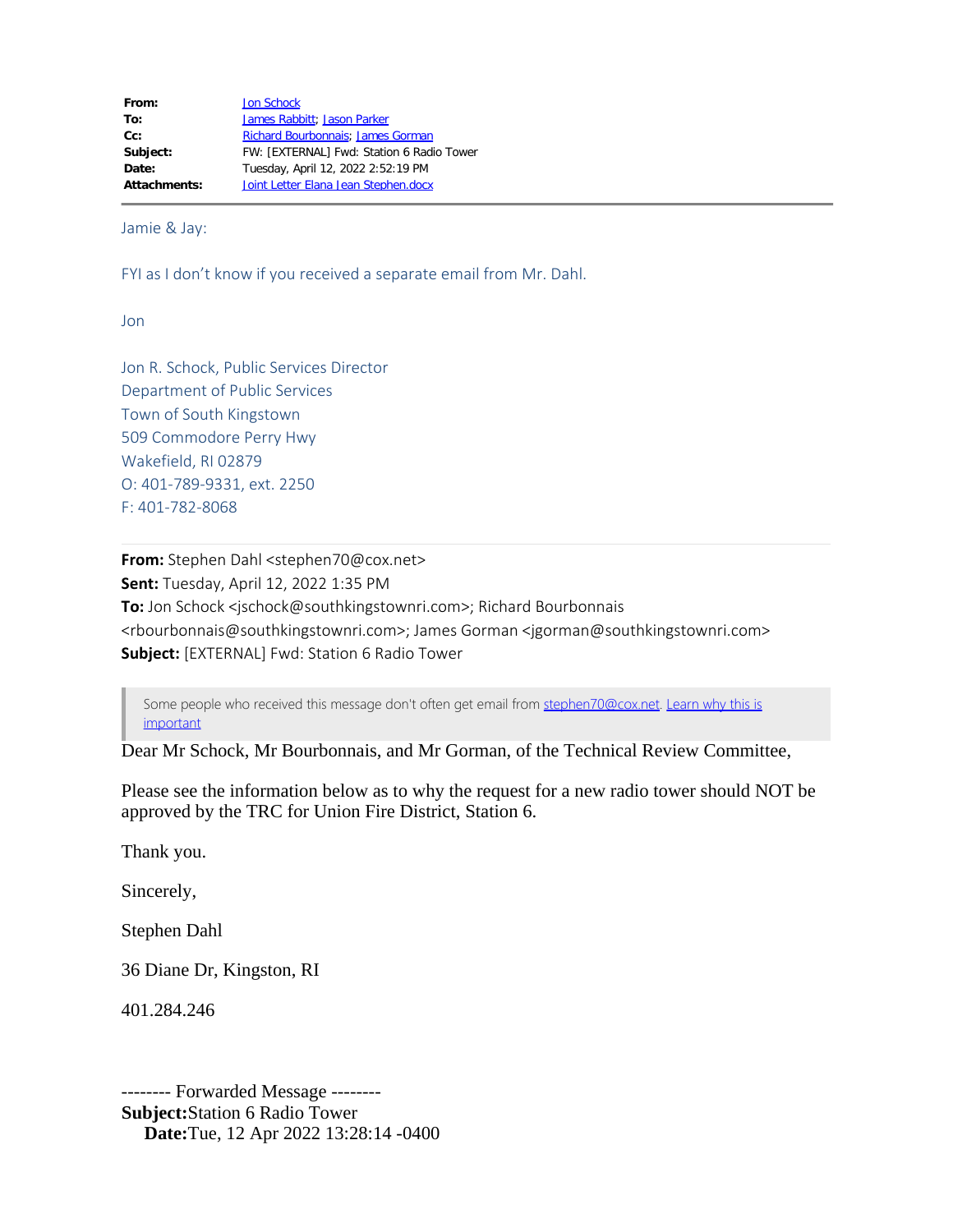**From:**Stephen Dahl [<stephen70@cox.net>](mailto:stephen70@cox.net) **To:**[ufdofffice@unionfiredistrict.com,](mailto:ufdofffice@unionfiredistrict.com) [spinch@unionfiredistrict.com](mailto:spinch@unionfiredistrict.com), [jblessing@unionfiredistrict.com](mailto:jblessing@unionfiredistrict.com) **CC:**[mcoyle@unionfiredistrict.com](mailto:mcoyle@unionfiredistrict.com), [dposillo@unionfiredistrict.com](mailto:dposillo@unionfiredistrict.com)

Dear Union Fire District, including Station 6 Captain Matthew Coyle and Lieutenant Dan Posillo (please forward this to them):

The International Association of Fire Fighters, which has 320,000 members in the U.S. and Canada, has concluded that Cell Tower Radiation Health Effects are significant enough to warrant not putting cell phone tower transmitters nearby fire stations.

Yet expanding wireless infrastructure near its station is exactly what the Union Fire District is planning to do and is asking the Technical Review Committee to allow its request:

C. TRC MINOR REVIEW:

1. DEVELOPMENT PLAN REVIEW – Union Fire District, Station 6, installation of an 80-foot, 3-post lattice simulcast radio tower with internally housed equipment, located at 4124 Tower Hill Road (Route 1), AP 42-2, Lot 17, Town of South Kingstown Communications Department, applicant, Union Fire District, owner.

I object to allowing this radio tower due to the escalation of radiofrequency radiation and its environmental impact upon the fire fighters and their neighbors.

The reasons for this declaration are to preserve the health of firefighters in order that they may most effectively protect the public. Radiofrequency radiation causes cognitive damage as well as other biological health effects and could result in serious injury or death. It is no way to reward the good deeds of firefighters or the public they are trying to serve. Please see this report from the IAFF:

<https://www.iaff.org/cell-tower-radiation/>

This issue is widely misunderstood. Telecommunications products are aggressively promoted, and the conversation steered, by a powerful industry that creates and distributes its own science as PR.

Please see the attached letter which explains this complicated issue further and